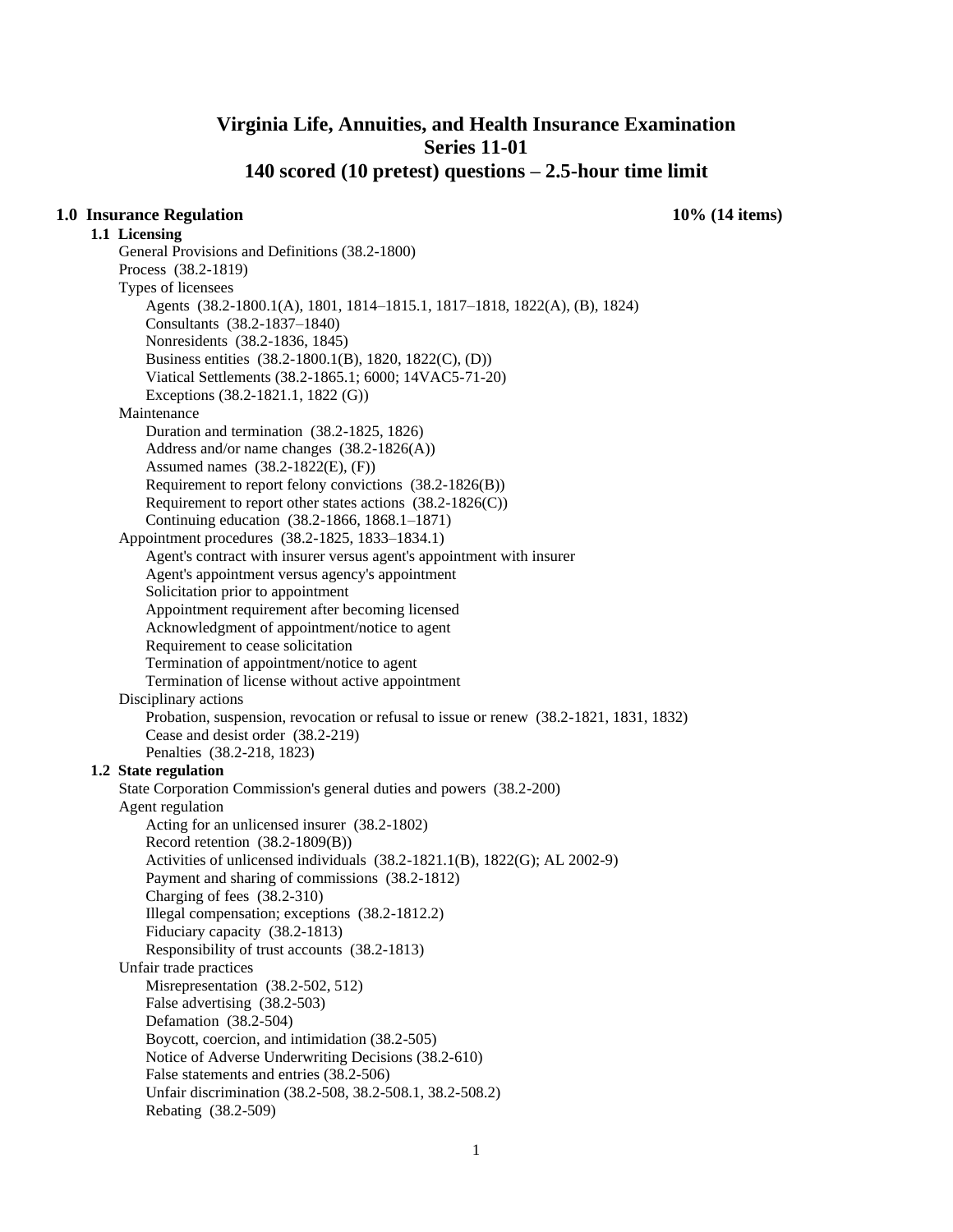Twisting (38.2-1831(5)) Referrals (38.2-1821.1 (B) 8) Insurance information and privacy protection (38.2-604, 613) Notice of information practices (38.2-604, 613, 608, 609, 38.2-604.1) **1.3 Federal regulation**  Fair Credit Reporting Act (15 USC 1681–1681d) Fraud and false statements (18 USC 1033, 1034) ACA-Related Federal Market Reforms (Article 6, 38.2-3438 through 3454.1) Definitions (38.2-3438) Individual health insurance coverage Dependent coverage (38.2-3439) Lifetime and annual limits (38.2-3440) Restrictions relating to premium rates (38.2-3447) Essential health benefits (38.2- 3451) Waiting periods (38.2-3452) Excepted benefits (45 CFR § 148.220), (38.2-3431)

#### **1.4 Industry regulation**

National Association of Insurance Commissioners (NAIC)

### **2.0 General Insurance 6% (8 items)**

**2.1 Concepts** 

Risk management key terms Risk Exposure Hazard Peril Loss Methods of handling risk Avoidance Retention Sharing Reduction Transfer Elements of insurable risks Adverse selection Law of large numbers Reinsurance

#### **2.2 Insurers**

Types of insurers Stock companies Mutual assessment insurers Fraternal benefit societies Self insurers Private versus government insurers Admitted versus nonadmitted insurers Domestic, foreign and alien insurers Financial status (independent rating services) and operating results Marketing (distribution) systems

## **2.3 Agents and general rules of agency**

Types Captive Independent Insurer as principal Agent of insurer Authority and powers of agents Express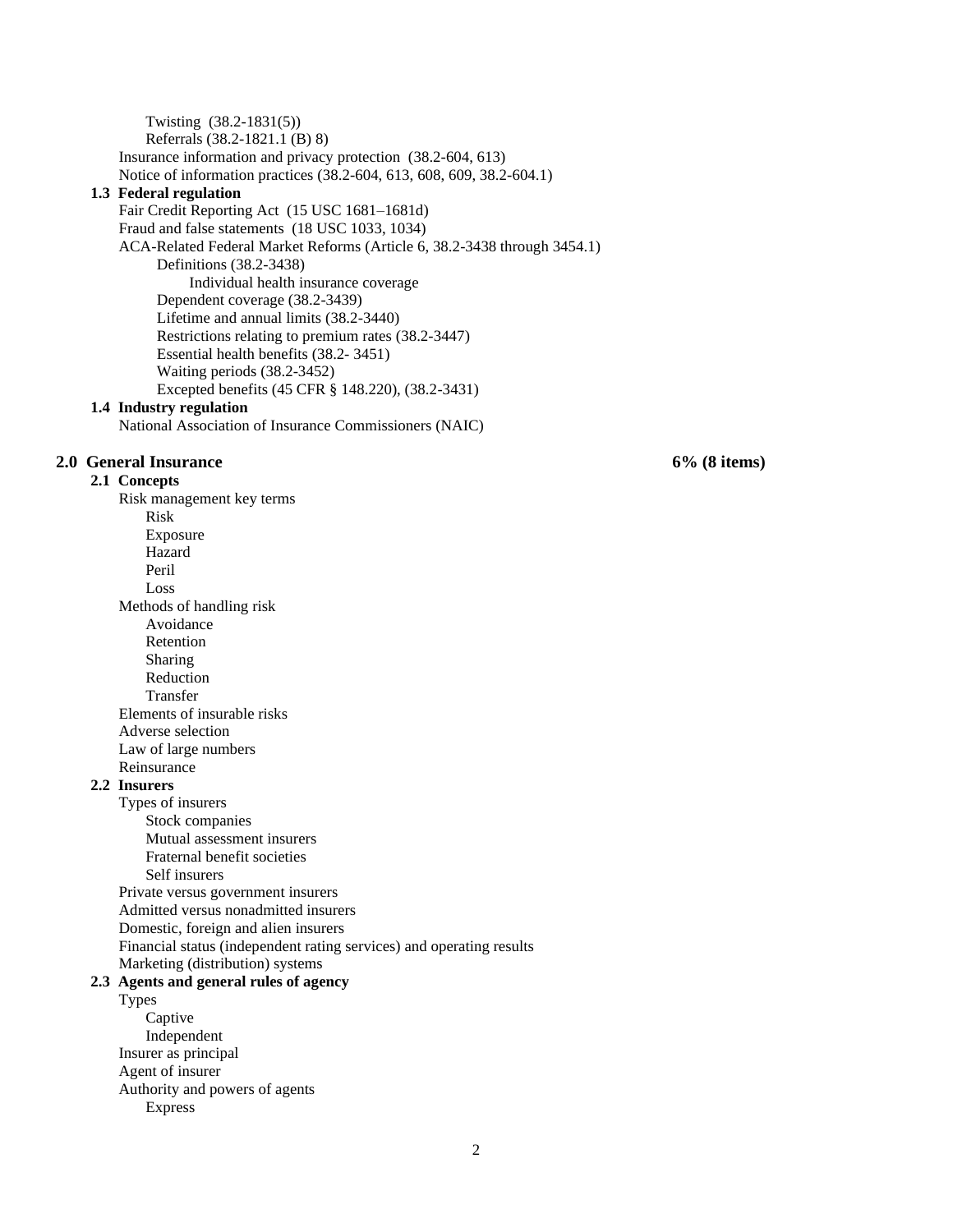Implied

Apparent

Responsibilities to the applicant/insured

# **2.4 Contracts**

- Elements of a legal contract
	- Offer and acceptance
	- Consideration
	- Competent parties
	- Legal purpose
- Distinct characteristics of an insurance contract Contract of adhesion
	- Aleatory contract
	- Personal contract
	- Unilateral contract
	- Conditional contract
- Legal interpretations affecting contracts Ambiguities in a contract of adhesion
	- Reasonable expectations Indemnity
	- Utmost good faith
	- Representations/misrepresentations
	- **Warranties**
	- Concealment
	- Fraud Waiver and estoppel

#### **3.0 Life Insurance Basics 6% (8 items)**

**3.1 Insurable interest (38.2-301, 302, 3105)**

#### **3.2 Personal uses of life insurance**

Survivor protection Estate creation Cash accumulation Liquidity

#### Estate conservation

## **3.3 Determining amount of personal life insurance**

Human life value approach

Needs approach

Types of information gathered

Determining lump-sum needs Planning for income needs

# **3.4 Business uses of life insurance**

Buy-sell funding Key person

Executive bonuses

- **3.5 Classes of life insurance policies** 
	- Group versus individual
	- Permanent versus term

Participating versus nonparticipating

### Fixed versus variable life insurance and annuities

Regulation of variable products ( FINRA and Virginia) (38.2-3113; 14 VAC 5-20-30, 80) Types of variable products

### **3.6 Premiums**

Factors in premium determination

- Mortality
- Interest Expense
	-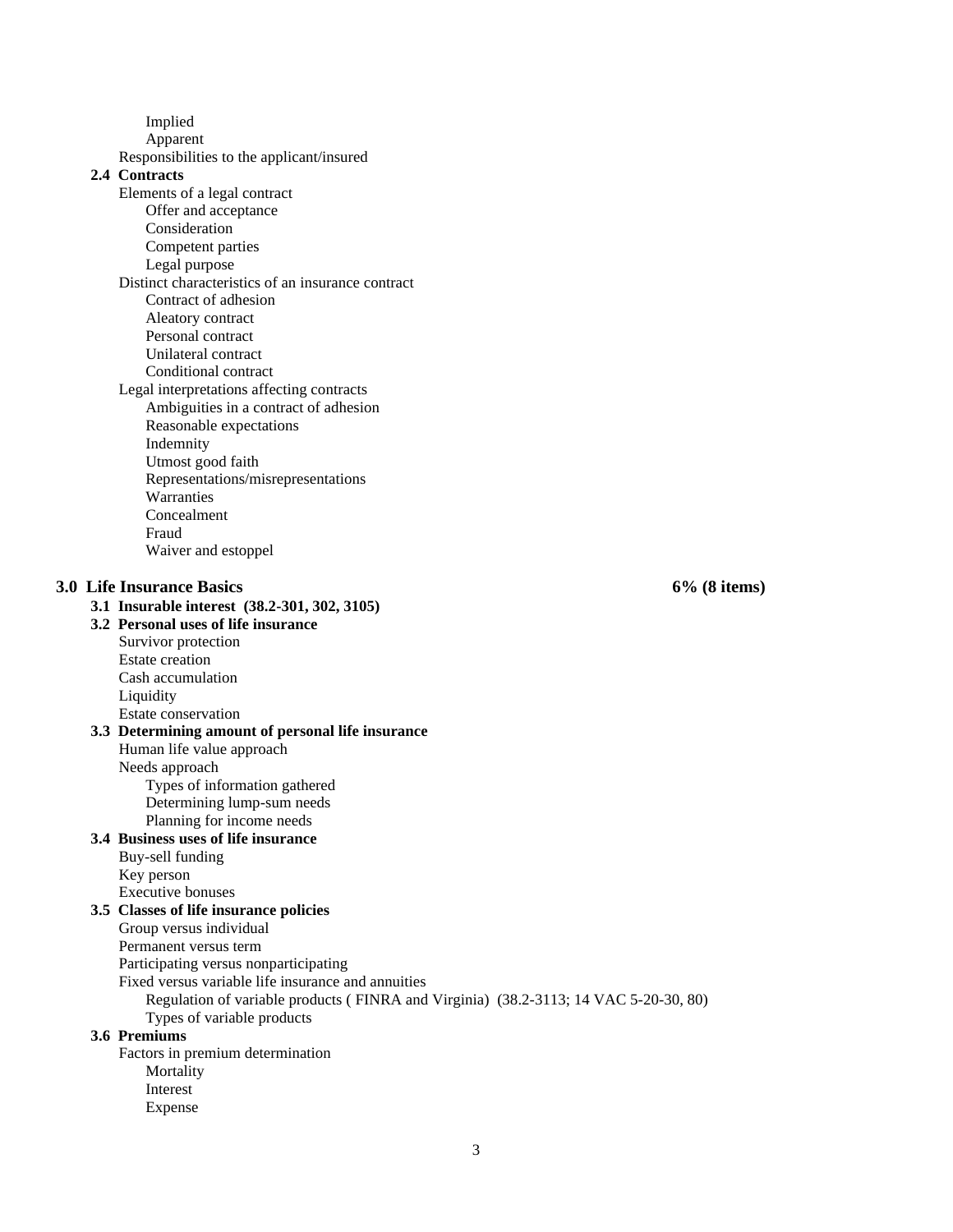Premium concepts Net single premium Gross annual premium Premium payment mode

#### **3.7 Agent responsibilities**

Rules Governing Advertisement of Life Insurance and Annuities (14VAC 5-41) Solicitation and sales presentations (14 VAC 5-41) Life, Accident and Sickness Insurance Guaranty Association (38.2-1700, 1715) Policy summary Buyer's guide Replacement (14 VAC 5-30-40) Use and disclosure of insurance information (38.2-613) Field underwriting Notice of information practices (38.2-604) Adverse underwriting decisions  $(38.2-610-612)$ Application procedures Required signatures Changes in the application Consequences of incomplete applications Warranties and representations Collecting the initial premium and issuing the receipt Disclosures at point of sale (e.g., HIPAA, HIV consent) USA PATRIOT Act/anti-money laundering Delivery Policy review Effective date of coverage Premium collection Statement of good health **3.8 Individual underwriting by the insurer**  Information sources and regulation Application Agent report Attending physician statement Investigative consumer (inspection) report Medical Information Bureau (MIB) Medical examinations and lab tests including HIV (38.2-613.01; 14 VAC 5-180-50) Unfair discrimination (38.2-508; 38.2-508.1; 38.2-508.2)

Classification of risks Preferred Standard Substandard Declined

## **4.0 Life Insurance Policies 10% (14 items)**

**4.1 Term life insurance** 

Level term Annual renewable term Level premium term Decreasing term Increasing term Return of premium

# **4.2 Whole life insurance**

Ordinary whole life Continuous premium (straight life) Limited payment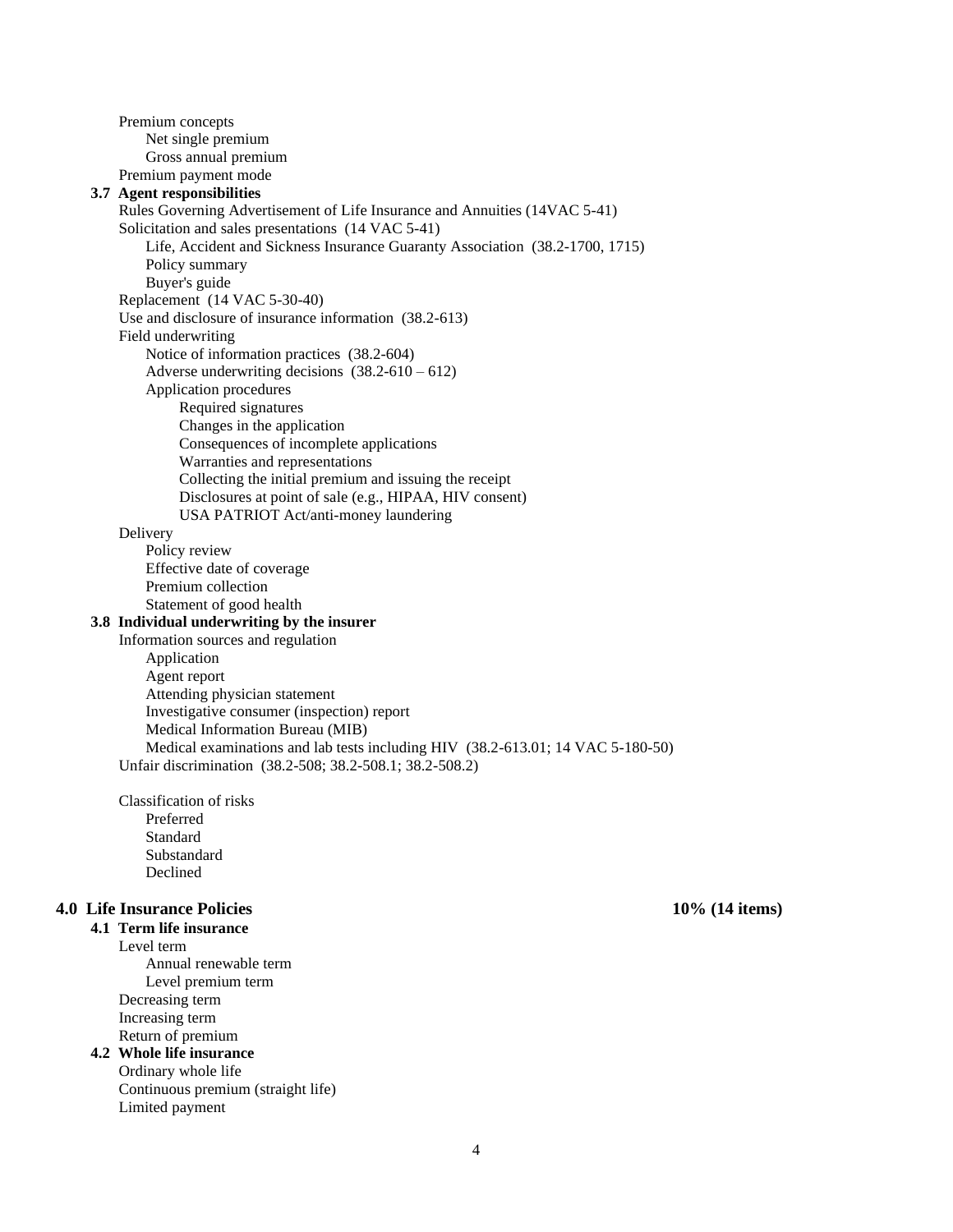Interest sensitive/current assumption Indexed life Equity indexed life Single premium Variable whole life Variable universal life **4.3 Flexible premium policies**  Adjustable life Universal life **4.4 Specialized policies**  Joint life (first-to-die) Survivorship life (second-to-die) Juvenile/student life **4.5 Group life insurance**  Characteristics of group plans Types of eligible groups (38.2-3318.1) Employer/employee Debtor groups Labor union groups Trust Associations Group underwriting requirements Benefit payments (38.2-3330) Covered dependents (38.2-3323) Lives covered (38.2-3322.2) Conversion to individual policy (38.2-3332–3334) Contributory vs. noncontributory **4.6 Credit life insurance (individual versus group)** 

## **5.0 Life Insurance Policy Provisions, Options and Riders 11% (16 items)**

**5.1 Standard provisions**  Ownership Assignment (38.2-3111) Entire contract (38.2-3304) Right to examine (free look) (38.2-3301) Payment of premiums (38.2-3302) Grace period (38.2-3303) Reinstatement (38.2-3311) Incontestability (38.2-3107, 3305) Misstatement of age and misstatement of gender (38.2-3108, 3306) Exclusions Suicide (38.2-3106) War clause Interest on proceeds (38.2-3115) Prohibited provisions including backdating (38.2-3104, 3316) **5.2 Beneficiaries** 

Designation options Individuals Classes Estates Minors Trusts Succession Revocable versus irrevocable Annulment or divorce (38.2-305(C)) Common disaster clause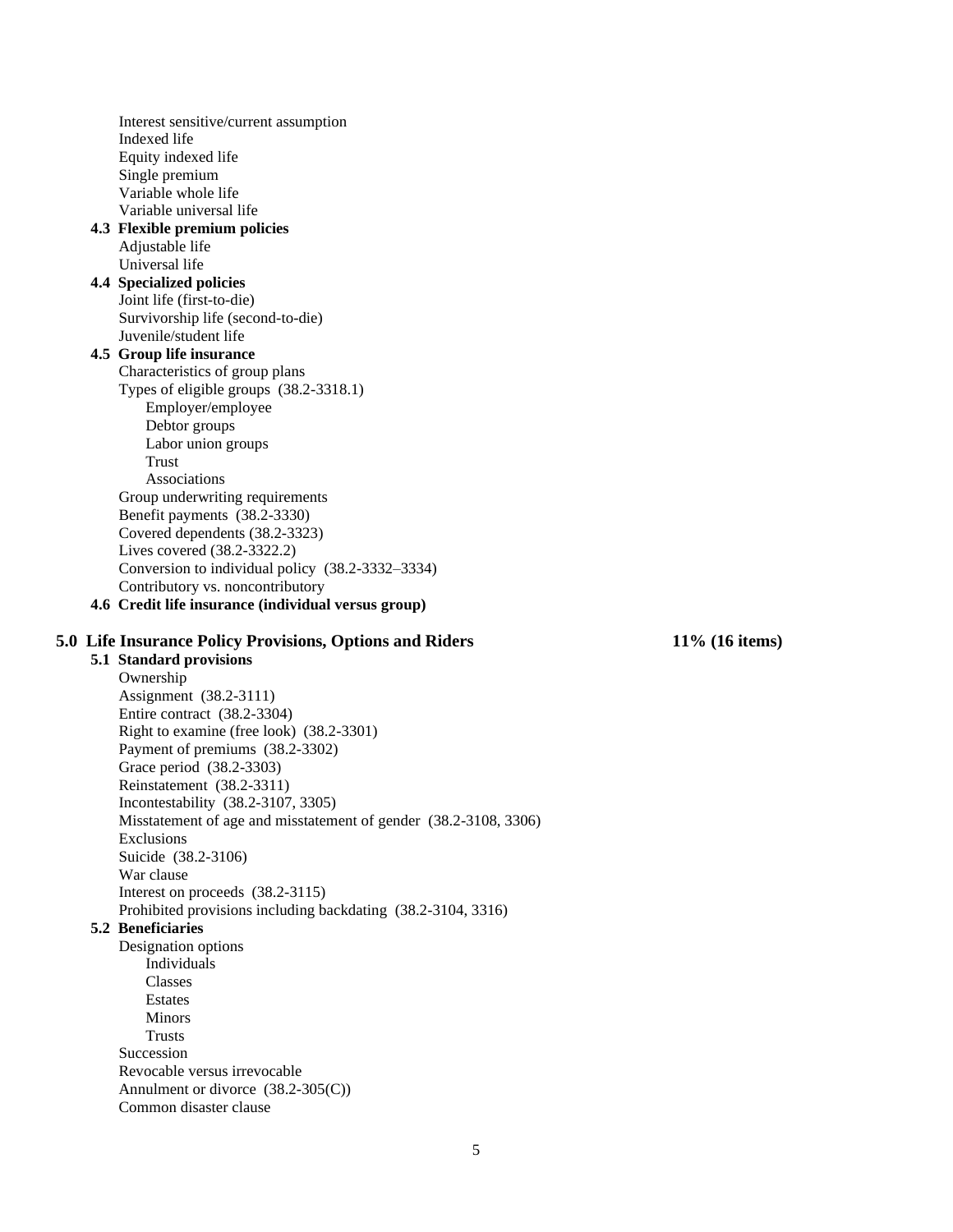Spendthrift clause **5.3 Settlement options**  Cash payment Interest only Fixed-period installments Fixed-amount installments Life income Single life Joint and survivor **5.4 Nonforfeiture options**  Cash surrender value Extended term Reduced paid-up insurance **5.5 Policy loans (38.2-3308)** Cash loans Automatic premium loans Withdrawals or partial surrenders Educational loans (38.2-3113.3) **5.6 Dividend options (38.2-3307)**  Cash payment Reduction of premium payments Accumulation at interest One-year term option Paid-up additions Paid-up insurance **5.7 Disability riders**  Waiver of premium Waiver of cost of insurance Disability income benefit Payor benefit life/disability (juvenile insurance) **5.8 Accelerated benefit provision/rider**  Conditions for payment (38.2-3115.1; 14 VAC 5-70-40) Diagnosis of terminal illness Diagnosis of catastrophic illness Permanent confinement Inability to perform ADLs Disclosure (14 VAC 5-70-80) Written disclosure required Effect on death benefit Cash value Loans and loan interest Tax consequences Premium **5.9 Riders covering additional insureds**  Spouse/other-insured term rider Children's term rider Family term rider **5.10 Riders affecting the death benefit amount**  Accidental death Guaranteed insurability Cost of living Return of premium

## **6.0 Annuities 6% (8 items)**

## **6.1 Annuity principles and concepts**

Accumulation period versus annuity period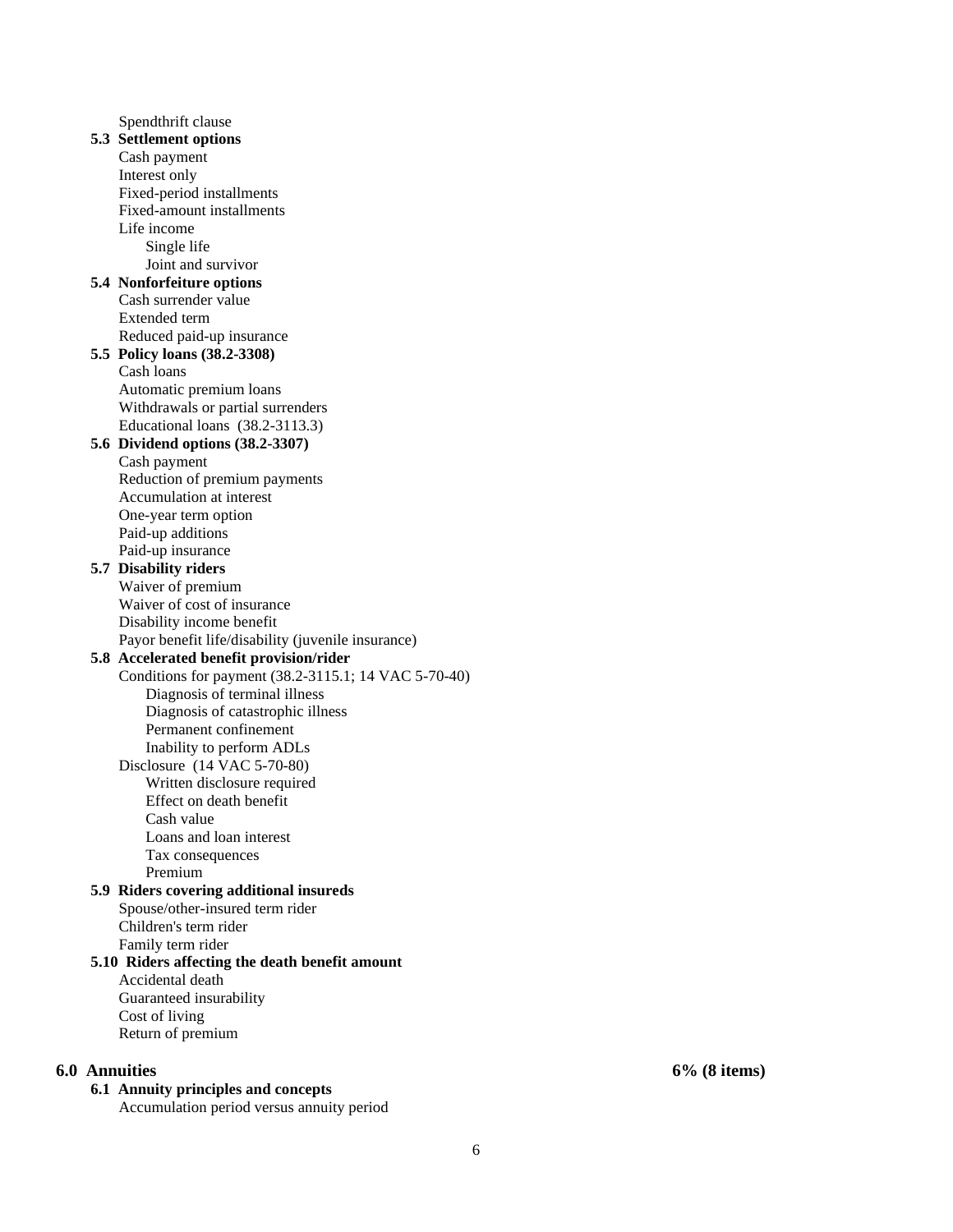Owner, annuitant and beneficiary Insurance aspects of annuities

# **6.2 Immediate versus deferred annuities**

- Single premium immediate annuities (SPIAs) Deferred annuities Premium payment options
	- Nonforfeiture Surrender charges
	- Bail-out provisions
	- Death benefits

## **6.3 Annuity (benefit) payment options**

Life contingency options

Pure life versus life with guaranteed minimum Single life versus multiple life

Annuities certain (types)

# **6.4 Annuity products**

## Fixed annuities

General account assets Interest rate guarantees (minimum versus current) Level benefit payment amount Variable Annuities Equity indexed annuities

Market value adjusted annuities (modified guaranteed annuities) (38.2-107.1, 3113.1)

## **6.5 Uses of annuities**

Lump-sum settlements Qualified retirement plans including group versus individual Personal uses Tax-deferred growth Retirement income Education funds Charitable gift annuity (38.2-106.1, 3113.2) Suitability in Annuity Transactions (14VAC5-45 )

## **7.0 Federal Tax Considerations for Life Insurance and Annuities 2% (3 items)**

## **7.1 Taxation of personal life insurance**  Amounts available to policyowner Cash value increases Dividends Policy loans Surrenders Amounts received by beneficiary General rule and exceptions Settlement options Values included in insured's estate Cost Recovery Rule **7.2 Modified endowment contracts (MECs)**  Modified endowment versus life insurance Seven-pay test **Distributions 7.3 Taxation of non-qualified annuities**  Individually-owned Accumulation phase (tax issues related to withdrawals) Annuity phase and the exclusion ratio Distributions at death Corporate-owned **7.4 Taxation of individual retirement accounts (IRAs)**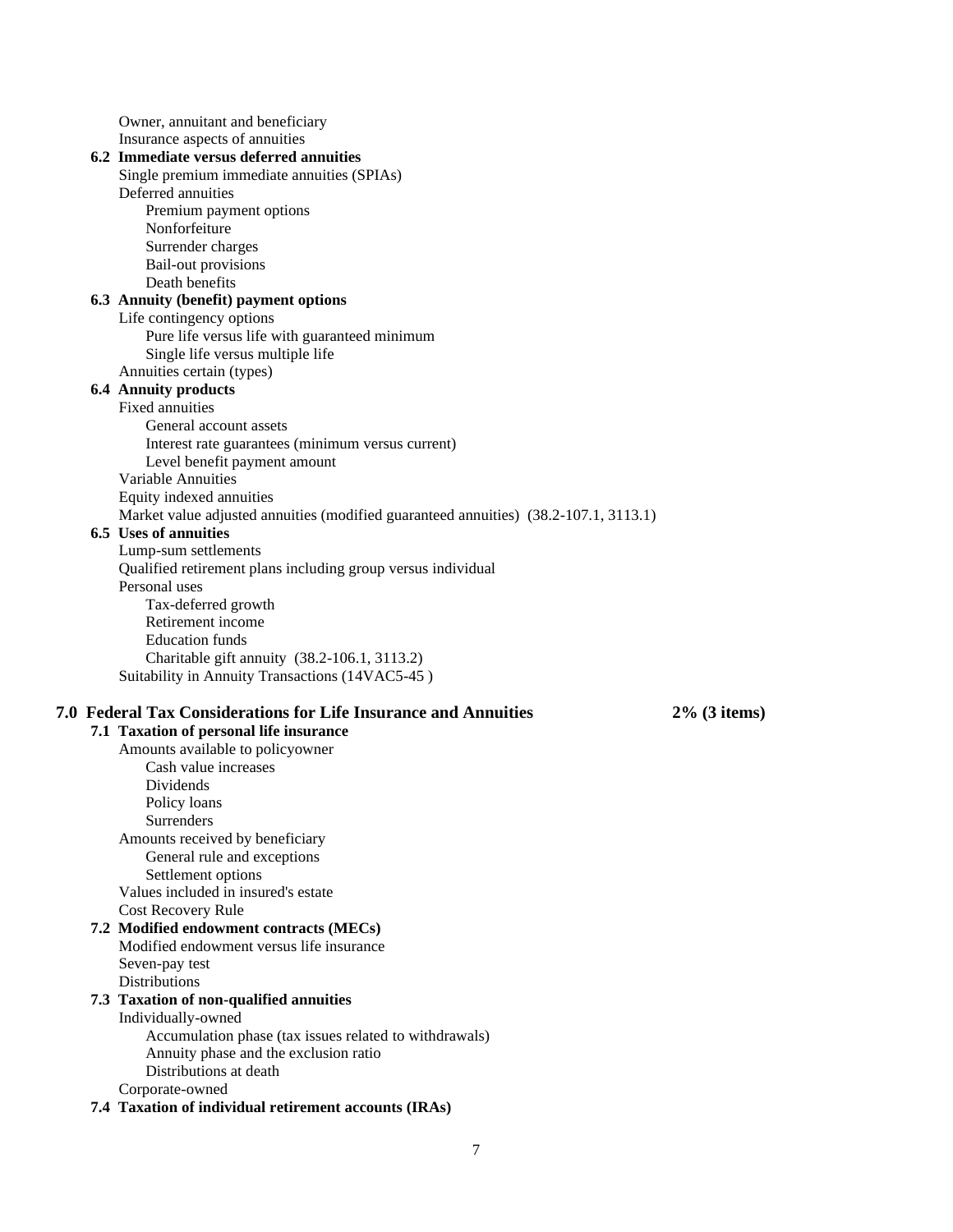|  | <b>Traditional IRAs</b>                                |   |                 |
|--|--------------------------------------------------------|---|-----------------|
|  | Contributions and deductible amounts                   |   |                 |
|  | Premature distributions (including taxation issues)    |   |                 |
|  | Annuity phase benefit payments                         |   |                 |
|  | Values included in the annuitant's estate              |   |                 |
|  |                                                        |   |                 |
|  | Amounts received by beneficiary                        |   |                 |
|  | Roth IRAs                                              |   |                 |
|  | Contributions and limits                               |   |                 |
|  | <b>Distributions</b>                                   |   |                 |
|  | 7.5 Rollovers and transfers (IRAs and qualified plans) |   |                 |
|  | 7.6 Section 1035 exchanges                             |   |                 |
|  |                                                        |   |                 |
|  | 8.0 Qualified Plans                                    |   | $2\%$ (3 items) |
|  |                                                        |   |                 |
|  | 8.1 General requirements                               |   |                 |
|  | 8.2 Federal tax considerations                         |   |                 |
|  | Tax advantages for employers and employees             |   |                 |
|  | Taxation of distributions (age-related)                |   |                 |
|  | 8.3 Plan types, characteristics and purchasers         |   |                 |
|  | Simplified employee pensions (SEPs)                    |   |                 |
|  | Self-employed plans (HR 10 or Keogh plans)             |   |                 |
|  | Profit-sharing and 401(k) plans                        |   |                 |
|  |                                                        |   |                 |
|  | SIMPLE plans                                           |   |                 |
|  | 403(b) tax-sheltered annuities (TSAs)                  |   |                 |
|  |                                                        |   |                 |
|  | 9.0 Health Insurance Basics                            |   | $6\%$ (8 items) |
|  | 9.1 Definitions of perils                              |   |                 |
|  | Accidental injury                                      |   |                 |
|  | Sickness                                               |   |                 |
|  |                                                        |   |                 |
|  | 9.2 Principal types of losses and benefits             |   |                 |
|  | Loss of income from disability                         |   |                 |
|  | Medical expense                                        |   |                 |
|  | Dental expense                                         |   |                 |
|  | Long-term care expense                                 |   |                 |
|  | 9.3 Classes of health insurance policies               |   |                 |
|  | Individual versus group                                |   |                 |
|  | Private versus government                              |   |                 |
|  | Limited versus comprehensive                           |   |                 |
|  |                                                        |   |                 |
|  | 9.4 Limited policies                                   |   |                 |
|  | Limited perils and amounts                             |   |                 |
|  | Required notice to insured                             |   |                 |
|  | Types of limited policies                              |   |                 |
|  | Accident-only                                          |   |                 |
|  | Specified (dread) disease                              |   |                 |
|  | Hospital indemnity (income)                            |   |                 |
|  | Credit disability                                      |   |                 |
|  | Blanket insurance (teams, passengers, other)           |   |                 |
|  | Prescription drugs                                     |   |                 |
|  |                                                        |   |                 |
|  | Vision care                                            |   |                 |
|  | Critical illness (specified conditions)                |   |                 |
|  | Short-term medical                                     |   |                 |
|  | 9.5 Common exclusions from coverage                    |   |                 |
|  | Pre-existing conditions                                |   |                 |
|  | Intentionally self-inflicted injuries                  |   |                 |
|  | War or act of war                                      |   |                 |
|  | Elective cosmetic surgery                              |   |                 |
|  | Conditions covered by workers compensation             |   |                 |
|  |                                                        |   |                 |
|  |                                                        |   |                 |
|  |                                                        | 8 |                 |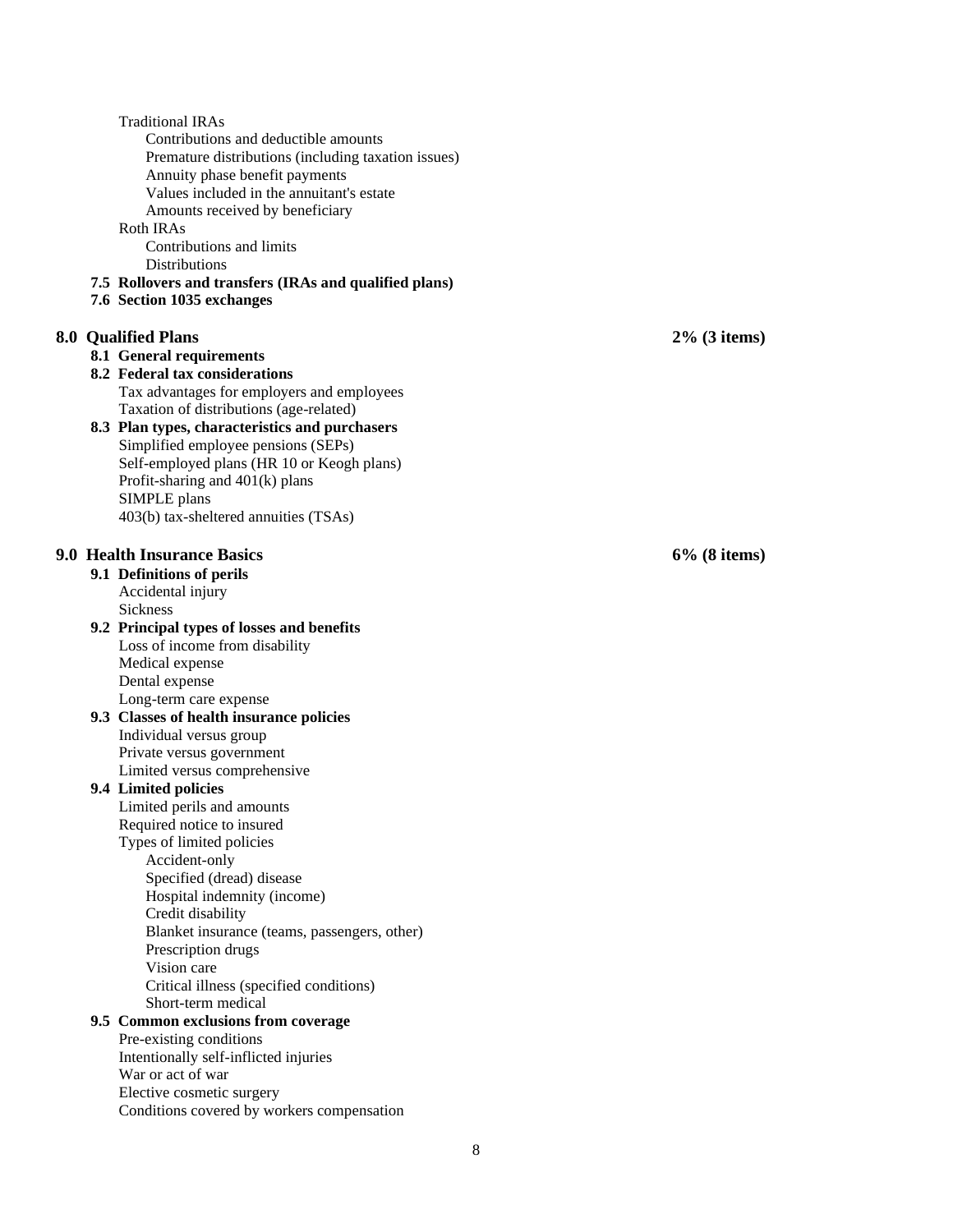Government plans Participation in a felony or illegal occupation **9.6 Agent responsibilities in individual health insurance**  Marketing requirements Advertising (14 VAC 5-90-10–180) Life, Accident and Sickness Insurance Guaranty Association (38.2-1715) Sales presentations Field underwriting Nature and purpose Application procedures Requirements at delivery of policy Common situations for errors/omissions Notification of Medicare eligibility **9.7 Individual underwriting by the insurer**  Sources of underwriting information Application Agent report Attending physician statement Investigative consumer (inspection) report Medical Information Bureau (MIB) Medical examinations and lab tests (including HIV consent) (38.2-613.01; 14 VAC 5-180-50) Unfair discrimination ( 38.2-508; 38.2-508.1; 38.2-508.2) Genetic information privacy (38.2-508.4, 613(D)) Classification of risks Preferred Standard Substandard Declined **9.8 Considerations in replacing health insurance**  Pre-existing conditions (38.2-3514) Pre-existing condition exclusion (38.2-3514.1) Benefits, limitations and exclusions Underwriting requirements Virginia replacement requirements (14 VAC 5-140-90) **10.0 Individual Health Insurance Policy General Provisions 11% (16 items) 10.1 Uniform required provisions (38.2-3503 A)** Entire contract; changes Time limit on certain defenses Grace period Reinstatement Notice of claim Claim forms Proofs of loss Time of payment of claims Payment of claims Physical examinations and autopsy Legal actions Change of beneficiary Cancellation by insured **10.2 Uniform optional provisions (38.2-3504)** Change of occupation Misstatement of age Other insurance in this company Insurance with other companies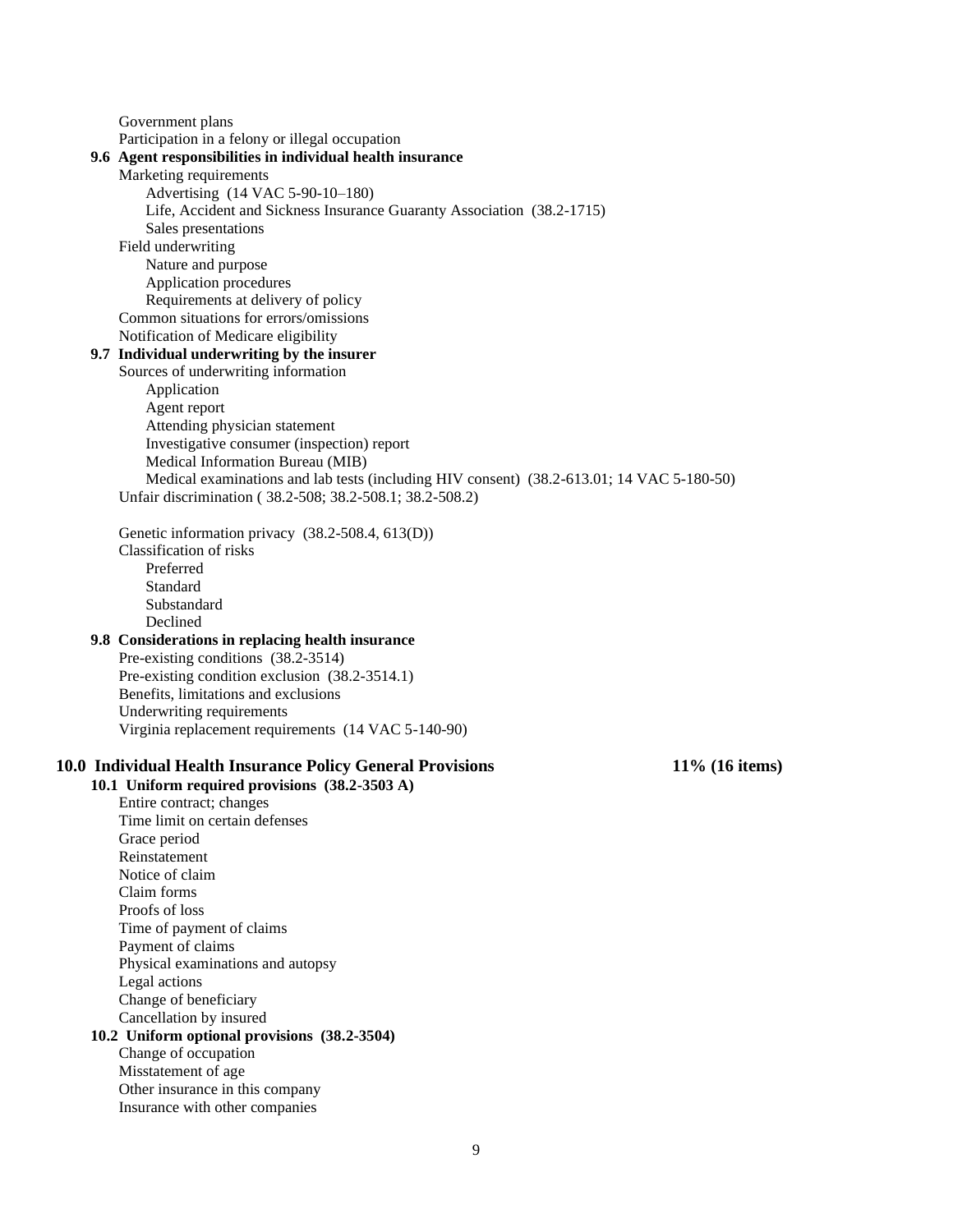Expense-incurred basis Other than expense-incurred benefits Unpaid premium Cancellation by company Conformity with state statutes Illegal occupation Intoxicants and narcotics **10.3 Other general provisions**  Right to examine (free look) (38.2-3502) Insuring clause Consideration clause Renewability clause (38.2-3514.2; 14 VAC 5-140-50 A-C) Noncancelable Guaranteed renewable Conditionally renewable Renewable at option of insurer Nonrenewable (cancelable, term) Interest on claim proceeds (38.2-3407.1) Military suspension provision (14 VAC 5-140-50(E)) **11.0 Disability Income and Related Insurance 5% (7 items) 11.1 Qualifying for disability benefits**  Inability to perform duties Own occupation Any occupation Pure loss of income (income replacement contracts) Presumptive disability Requirement to be under physician care **11.2 Individual disability income insurance (14 VAC 5-140-70 F)**  Basic total disability plan Income benefits (monthly indemnity) Elimination and benefit periods Waiver of premium benefit Coordination with social insurance and workers compensation benefits Additional monthly benefit (AMB) Social insurance supplement (SIS) Occupational versus nonoccupational coverage At-work benefits Partial disability benefit Residual disability benefit Other provisions affecting income benefits Cost of living adjustment (COLA) rider Future increase option (FIO) rider Annual renewable term rider Relation of earnings to insurance (38.2-3504 (6)) Change of occupation Other cash benefits Accidental death and dismemberment Rehabilitation benefit Medical reimbursement benefit (nondisabling injury) Refund provisions Return of premium Cash value benefit Exclusions **11.3 Unique aspects of individual disability underwriting** 

Occupational considerations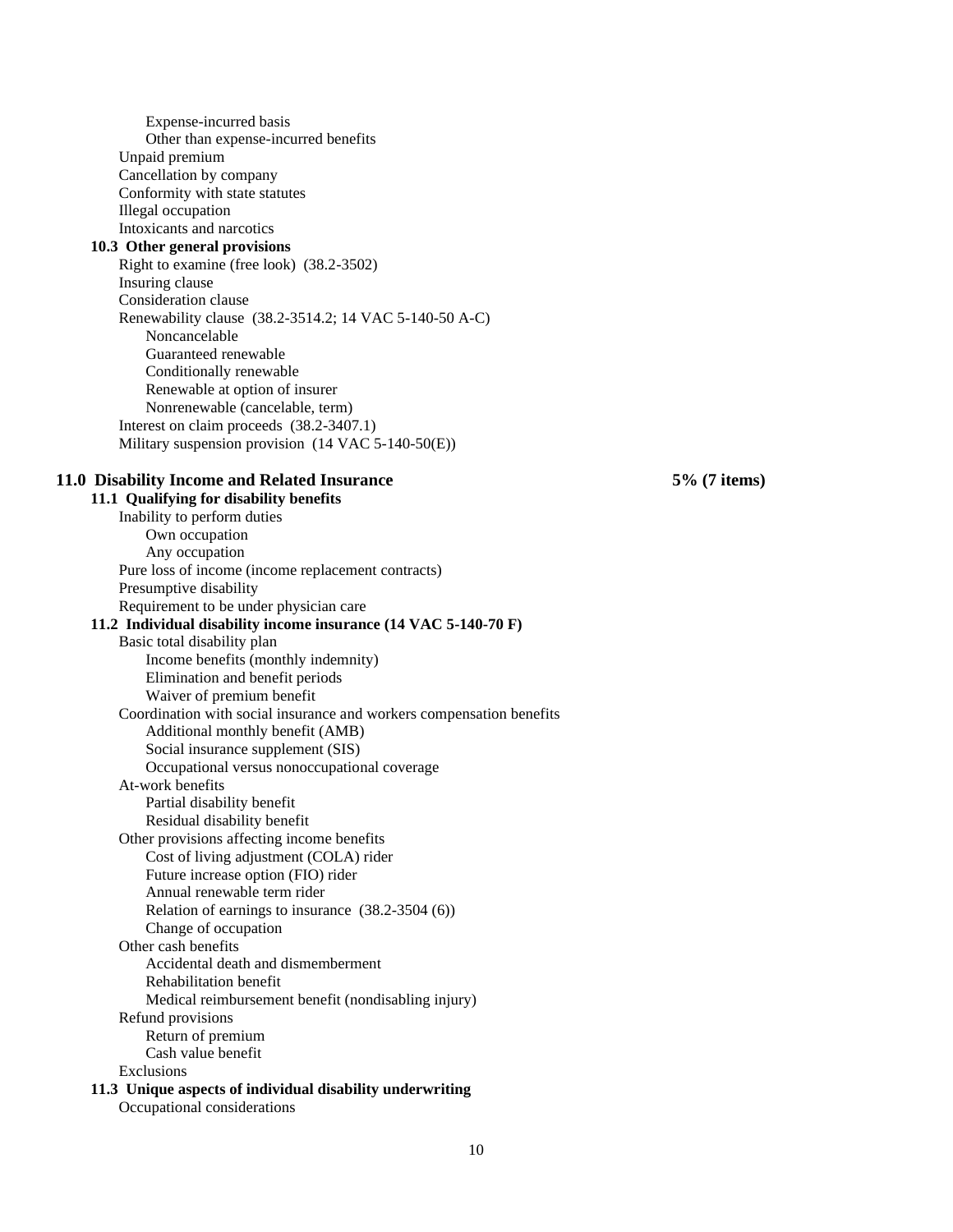Benefit limits Policy issuance alternatives

## **11.4 Group disability income insurance**

Group versus individual plans Short-term disability (STD) Long-term disability (LTD)

## **11.5 Business disability insurance**  Key employee (partner) disability income Business overhead expense policy Business Disability buyout policy

#### **11.6 Social Security disability**  Qualification for disability benefits

Definition of disability Waiting period Disability income benefits

#### **11.7 Workers compensation**  Eligibility

Benefits

## **12.0 Medical Plans 6% (8 items)**

## **12.1 Medical plan concepts**

Fee-for-service basis versus prepaid basis Specified coverages versus comprehensive care Benefit schedule versus usual/reasonable/customary charges Any provider versus limited choice of providers Insureds versus subscribers/participants

## **12.2 Types of providers and plans**

Major medical insurance (insurers) **Characteristics** Common limitations Common exclusions from coverage Deductibles Coinsurance feature Stop-loss feature Maximum benefits Health services plans Definitions (38.2-4201) Plans offered (38.2-4202–4204, 4209) Other services (38.2-4205) Qualified providers (38.2-4221) Choice of provider or pharmacy (38.2-4209.1, 4218) Provider panels (38.2-3407.10) Disclosure of benefits (38.2-4219) **Subscribers** Health maintenance organizations (HMOs) (38.2-4300–4323; 14 VAC 5-211-10–280) Combined health care delivery and financing Limited service area/out of area benefits Limited choice of providers Gatekeeper concept Copayments Prepaid basis Preventive care services Primary care physician versus referral (specialty) physician Emergency care Hospital services Other basic services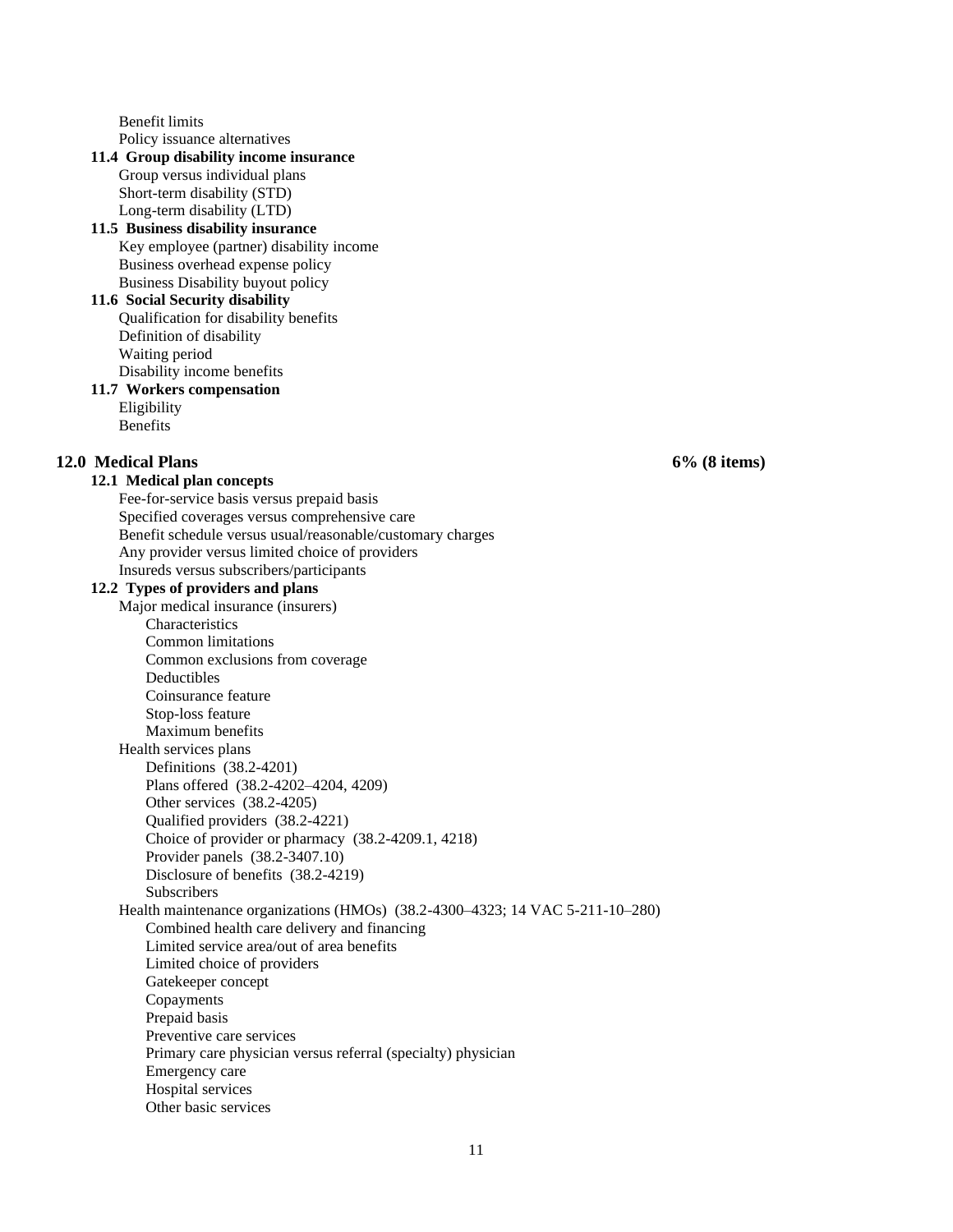Subscribers Preferred provider organizations (PPOs) General characteristics Open panel or closed panel Point-of-service (POS) plans Nature and purpose Out-of-network provider access (open-ended HMO) PCP referral Indemnity plan features TRI-CARE Virginia Family Access to Medical Insurance Security Plan (FAMIS) (RL 32.1-351) **12.3 Cost containment in health care delivery**  Cost-saving services Preventive care Outpatient ambulatory services Alternatives to hospital services Utilization management Prospective review Concurrent review **12.4 Virginia eligibility requirements**  Dependent child age limit (38.2-3500(C), 3525) Coverage for adopted children (38.2-3411.2) Newborn child coverage (38.2-3411) Medical child support coverage (38.2-3407.2) Intellectual disability and physical handicap dependent adult coverage (38.2-3409) **12.5 HIPAA (Health Insurance Portability and Accountability Act) requirements (38.2-3430.1–.9; 3432.1–.3)** Eligibility Guaranteed issue Pre-existing conditions Creditable coverage Renewability **12.6 Health Savings Accounts (HSAs) and Health Reimbursement Accounts (HRAs)** Definition Eligibility Contribution limits **13.0 Group Health Insurance 5% (7 items) 13.1 Characteristics of group insurance**  Group contract Certificate of coverage (38.2-3533) Experience rating versus community rating **13.2 Defined groups (38.2-3521.1)**  Employer Creditor Labor union Association Credit union **13.3 Marketing considerations**  Advertising Regulatory jurisdiction/place of delivery **13.4 Employer group health insurance**  Insurer underwriting criteria Characteristics of the group Plan design factors Persistency factors Administrative capability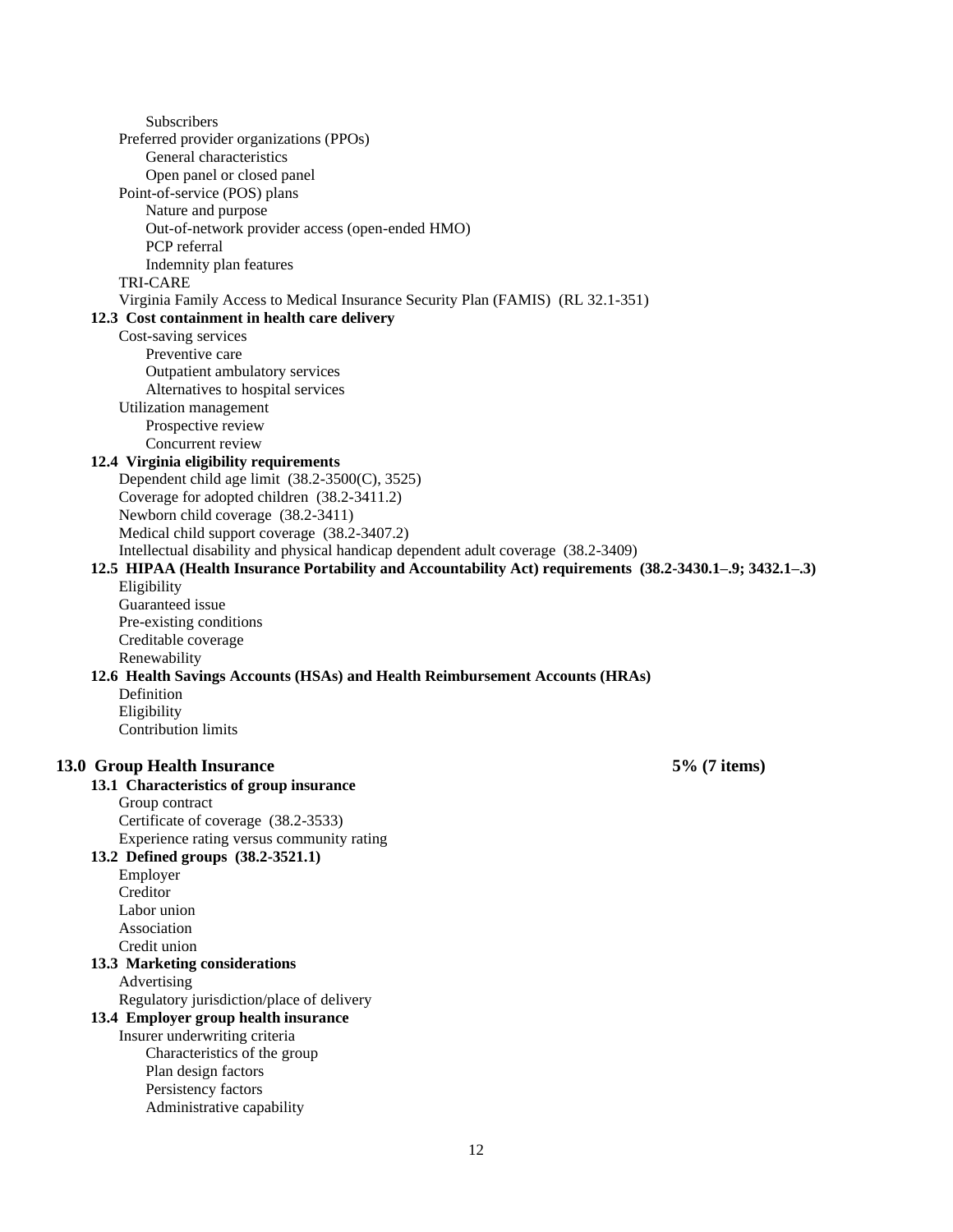Eligibility for insurance Annual open enrollment Employee eligibility Dependent eligibility Coordination of benefits provision Change of insurance companies or loss of coverage Coinsurance and deductible carryover No-loss no-gain Events that terminate coverage Reinstatement of coverage for military personnel (38.2-508.1(B)) Notification of Medicare eligibility Extension of benefits Continuation of coverage under COBRA and Virginia specific rules (38.2-3541) **13.5 Small employer medical plans (38.2-3431–3437)** Definition of small employer (38.2-3431) Availability of coverage (38.2-3431(C), 3432.2) Disclosure of coverage provisions (38.2-3434) Enrollment eligibility (38.2-3436) Renewability (38.2-3432.1) **14.0 Dental Insurance 1% (2 items) 14.1 Types of dental treatment**  Diagnostic and preventive Restorative Oral surgery Endodontics Periodontics Prosthodontics **Orthodontics 14.2 Indemnity plans**  Choice of providers Scheduled versus nonscheduled plans Benefit categories Diagnostic/preventive services Basic services Major services Deductibles and coinsurance Combination plans Exclusions Limitations Predetermination of benefits **14.3 Employer group dental expense**  Integrated deductibles versus stand-alone plans Minimizing adverse selection **15.0 Insurance for Senior Citizens and Special Needs Individuals 11% (15 items) 15.1 Medicare**  Nature, financing and administration Part A — Hospital Insurance Individual eligibility requirements Enrollment Coverages and cost-sharing amounts Part B — Medical Insurance Individual eligibility requirements Enrollment Coverages and cost-sharing amounts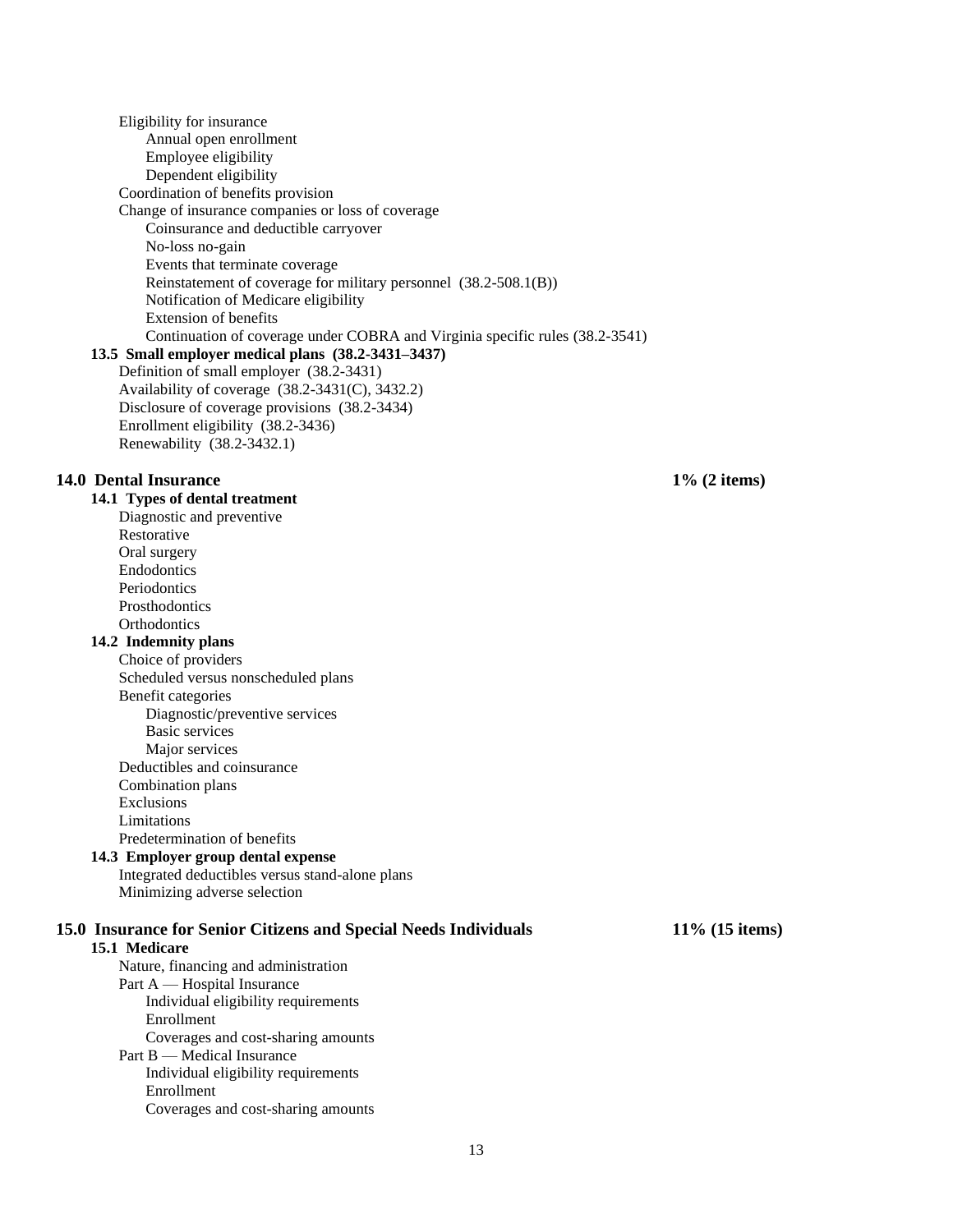Exclusions Claims terminology and other key terms Part C — Medicare Advantage Part D — Prescription Drug Insurance **15.2 Medicare supplement insurance (14 VAC 5-170-10–220)** Purpose (14 VAC 5-170-10) Open enrollment (14 VAC 5-170-100) Rating of Medicare supplement plans (14 VAC 5-170-30) Attained age Issue age Community rated Standardized Medicare supplement plans (14 VAC 5-170-75, 85, 87) Core benefits Additional benefits High deductible plans Virginia regulations and required provisions Standards for marketing (14 VAC 5-170-180) Advertising (38.2-3609; 14 VAC 5-170-170) Appropriateness of recommended purchase and excessive insurance (14 VAC 5-170-190) Buyer's guide (14 VAC 5-170-150(A)(6)) Outline of coverage (38.2-3606; 14 VAC 5-170-150(D)) Right to return (free look) (38.2-3604; 14 VAC 5-170-150(A)(5)) Replacement (14 VAC 5-170-160, 210) Prohibited policy provisions (14 VAC 5-170-210) Minimum benefit standards (14 VAC 5-170-75) Required disclosure provisions (14 VAC 5-170-150) Pre-existing conditions (38.2-3605) Permitted compensation (14 VAC 5-170-140) Guaranteed issue for eligible persons (14 VAC 5-170-105) Continuation and conversion requirements  $(14 \text{ VAC } 5-170; 14 \text{ VAC } 5-170-75 \text{ 7 (a)(b)(c)(d))}$ Medicare SELECT (14 VAC 5-170-90) Medicare supplement policies for person eligible by reason of disability (38.2-3610) (14 VAC 5-170-87 (A) (2)) **15.3 Other options for individuals with Medicare**  Employer group health plans Disabled employees Employees with kidney failure Individuals age 65 and older Medicaid Eligibility Benefits **15.4 Long-term care (LTC) policies (38.2-5200–5210; 14 VAC 5-200-10–210)** LTC, Medicare and Medicaid compared Eligibility for benefits (14 VAC 5-200-187) Levels of care Skilled care Intermediate care Custodial care Home health care (14 VAC 5-200-50, 90) Adult day care (14 VAC 5-200-50) Respite care Benefit periods Benefit amounts Optional benefits Guarantee of insurability Return of premium Qualified LTC plans (14 VAC 5-200-40)